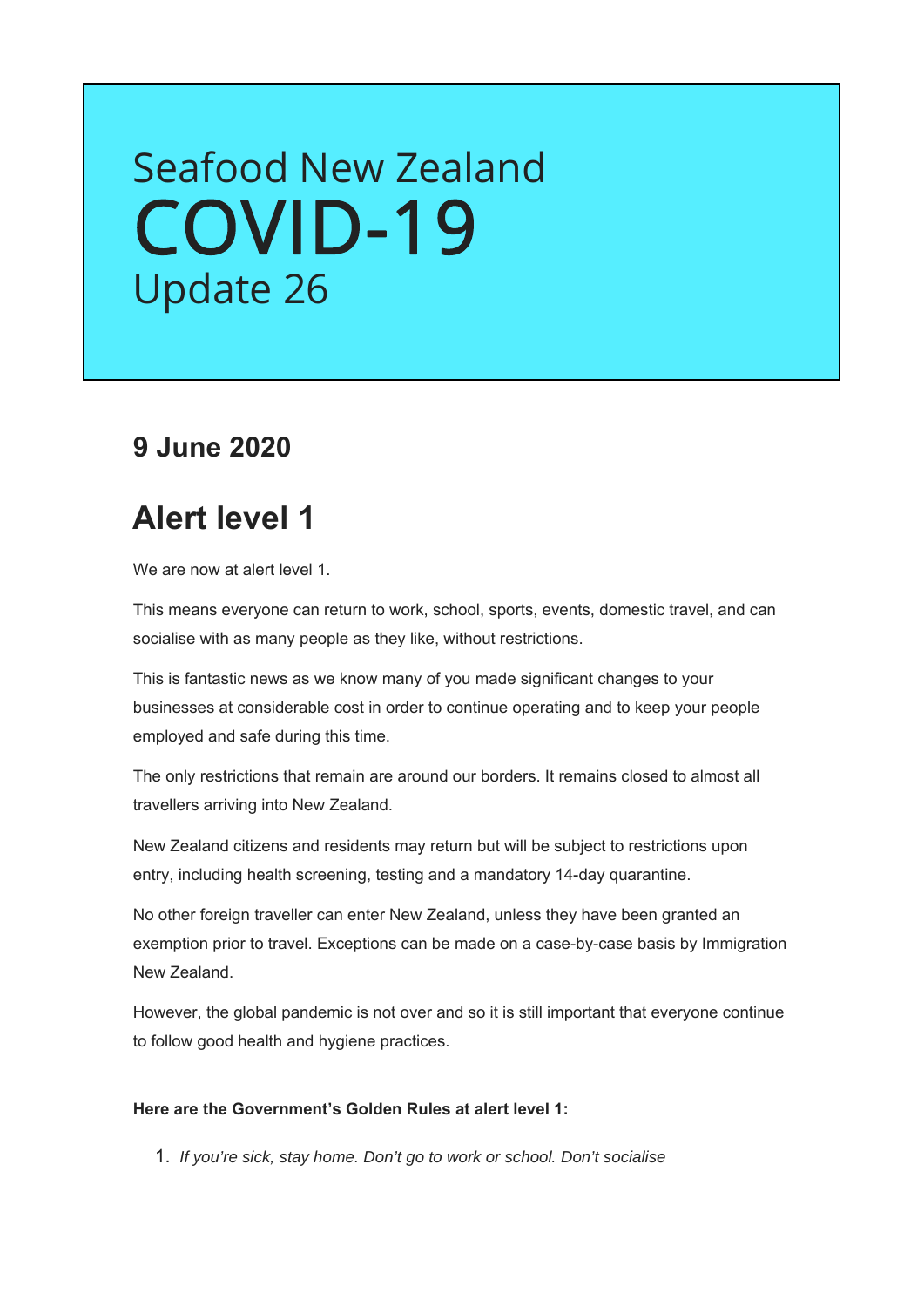- 2. *If you have cold or flu symptoms call your doctor or Healthline and make sure you get tested*
- 3. *Wash your hands. Wash your hands. Wash your hands*
- 4. *Sneeze and cough into your elbow, and regularly disinfect shared surfaces*
- 5. *If you are told by health authorities to self-isolate, you must do so immediately*
- 6. *If you're concerned about your wellbeing or have underlying health conditions, work with your GP to understand how best to stay healthy*
- 7. *Keep track of where you've been and who you've seen to help contact tracing if needed. Using the 'NZ COVID Tracer app' is a handy way of doing this*
- 8. *Businesses should help people keep track of their movements by displaying the Ministry of Health QR Code for contact tracing*
- 9. *Stay vigilant. There is still a global pandemic going on. People and businesses should be prepared to act fast to step up alert levels if required.*
- 10. *People will have had different experiences over the last couple of months. Whatever you're feeling — it's okay. Be kind to others. Be kind to yourself*

Getting to alert level 1 is great news, however the world has taken a huge financial hit which will likely take considerable time to recover.

Various packages designed to assist with our recovery have been announced by the NZ Government, including support for trade, training and creating job opportunities.

Seafood New Zealand is working with the various agencies involved and will provide more detail as soon as we can.

In the interim you can find more detail on the Government's 'Unite for Recovery' [website here.](https://uniteforrecovery.govt.nz/)

## **Seafood New Zealand signing-off**

Seafood New Zealand are signing off on what we hope will be our last ever COVID-19 update.

We thank you for your support, positive feedback and collaboration during such unprecedented times.

For those of you who normally receive Seafood Standards Council news and updates, keep an eye out for our new-look newsletter in your inboxes soon.

As always, if you have any questions or require assistance in anyway, please don't hesitate to contact Cathy Webb or the SNZ team: